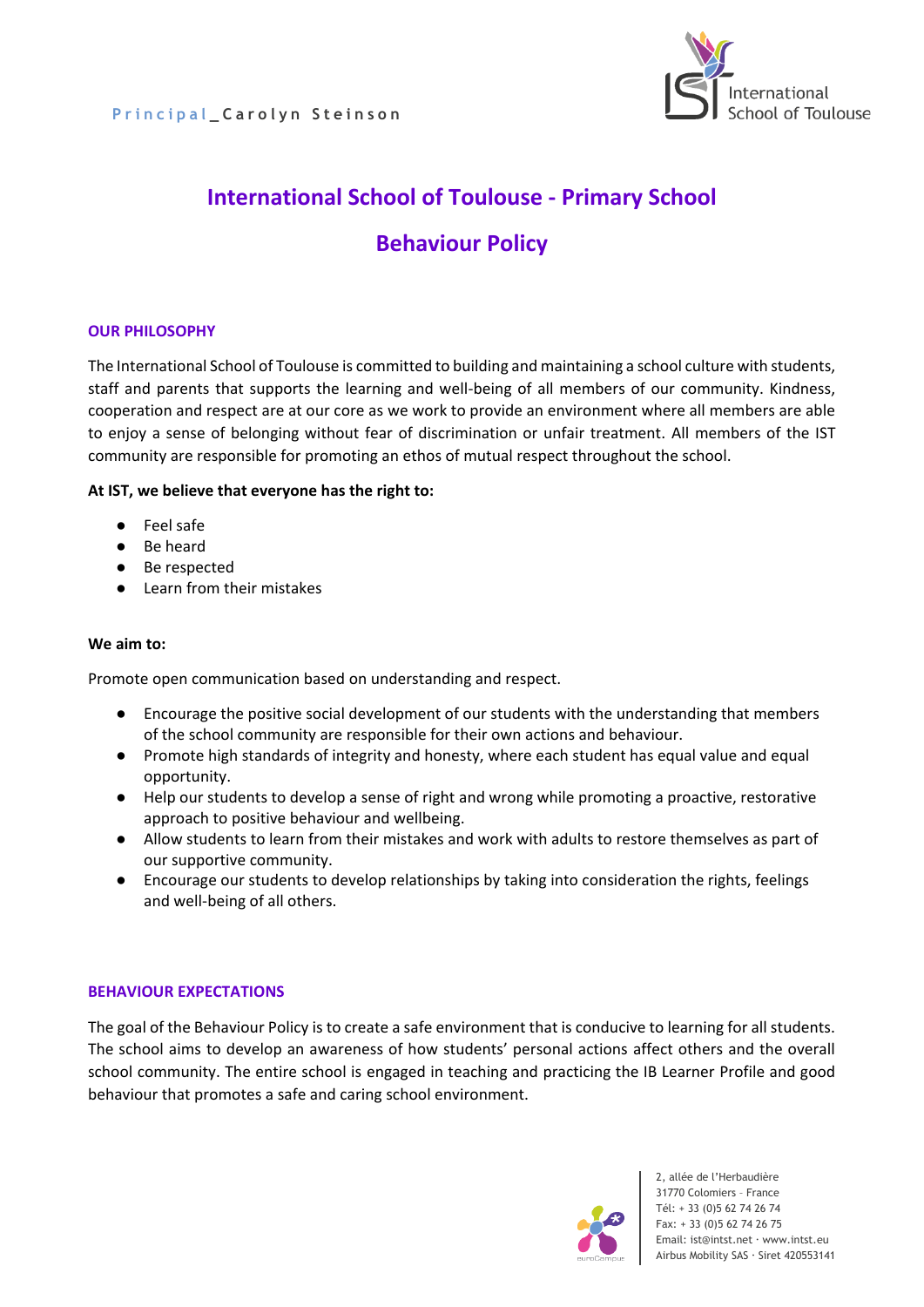



Essential Agreements are established in alignment with school-wide expectations and support the understanding and application of the IB Learner Profile. Students receive positive reinforcement as well as clear and consistent consequences that focus on students becoming aware of their behaviour and taking responsibility for their own actions as appropriate. As all children are different and have different needs there may be instances where the approaches differ, depending on the needs of the children.

Positive behaviour at IST looks like:

#### **Respecting Others:**

- Listening to and helping others
- Praising others
- Welcoming and caring for new students
- Telling a member of staff if there is a problem with another student
- Greeting and being polite to others
- Avoiding bullying and reporting bullying

#### **Respecting Self:**

- Being truthful
- Being principled when conflict arises
- Using Kelso's Choices to solve small problems
- Seeking help when it is needed
- Avoiding bullying and reporting bullying

#### **Respecting Learning:**

- Demonstrating appropriate behaviour in the classroom
- Demonstrating appropriate behaviour outside the classroom
- Demonstrating appropriate use of technology

#### **Respecting the Environment:**

- Keeping the school tidy, clean and free from graffiti and litter
- Respecting trees and natural areas
- Ensuring belongings are kept in the appropriate places
- Placing lost property in the lost property bin
- Playing in the designated areas

#### **Respecting Property**

- Respecting school equipment both inside and outside the classroom
- Respecting other people's property
- Reporting damaged or potentially dangerous play equipment, resources and facilities

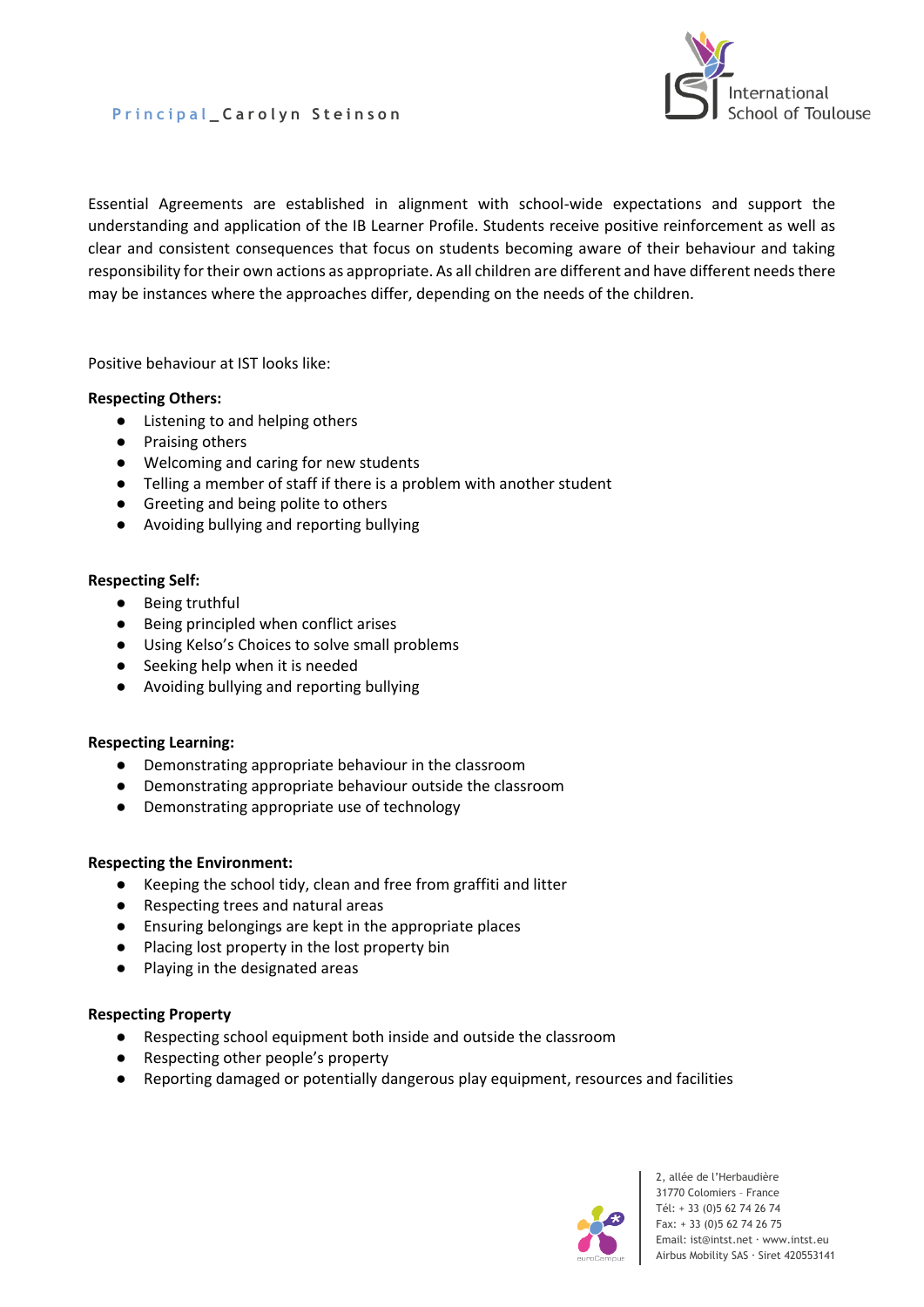## **P r i n c i p a l \_ C a r o l y n S t e i n s o n**



#### **Restorative Approach**

The key idea behind the restorative approach at IST is to look at the behaviour and understand the reasons behind the actions in order to determine who has been affected by the behaviour, how they have been affected and what can be done to restore or repair any damage and prevent future incidents.

In the case of a student behaving in a manner that does not comply with expectations, consequences in the form of appropriate actions will take place. At IST, action taken should always be based on restorative principles rather than punitive. The restorative principle is implemented from the perspective of the victim as well as the perpetrator. Rather than simply punishing a perpetrator, it aims to make them take responsibility for their actions, be aware of the consequences they have caused, and feel remorseful. In some cases, the school's Well-being Counsellor will support these conversations.

Restorative activities may include a student being required to engage in reflection to help the student learn from the incident and avoid repeating similar actions. If a child's behaviour causes damage to someone else's or the school's property, it should be expected that they compensate for this. In all but the most serious of actions, it is hoped that the consequences allow for students to learn from their mistakes and work with teachers to restore themselves as part of our supportive community.

Actions and consequences taken by IST may fall within one of the 4 categories below. While it is expected that most actions start at Step 1, repeated and/or severe behaviour may result in actions described in Steps 2, 3 and 4. In these cases the victim and/or the perpetrator have the right to be heard and give their perspective of the incident to adults involved. Incidents described in levels 3 and 4 are documented by the school and may be referred for further support when considered appropriate. Students will enter into the level that reflects their behaviour at the time of the incident - it is not necessarily an evolutionary level system, for example, a child may fall under level 2 behaviour having not experienced level 1.

#### **Level 1**

**Behaviour that falls within Level 1 may include:** Distracting behaviour, teasing, incomplete homework, arriving to class unprepared, disrespecting property, misuse of technology.

#### **Course of action within Level 1:**

- Teacher/staff member deals with the situation through redirection and conversations which may take place during or outside of class time.
- Student is requested to provide his/her perspective of the incident in conversation.
- If misuse of technology has occurred, the student may be restricted from using devices, e.g. laptop, iPad for a particular activity.

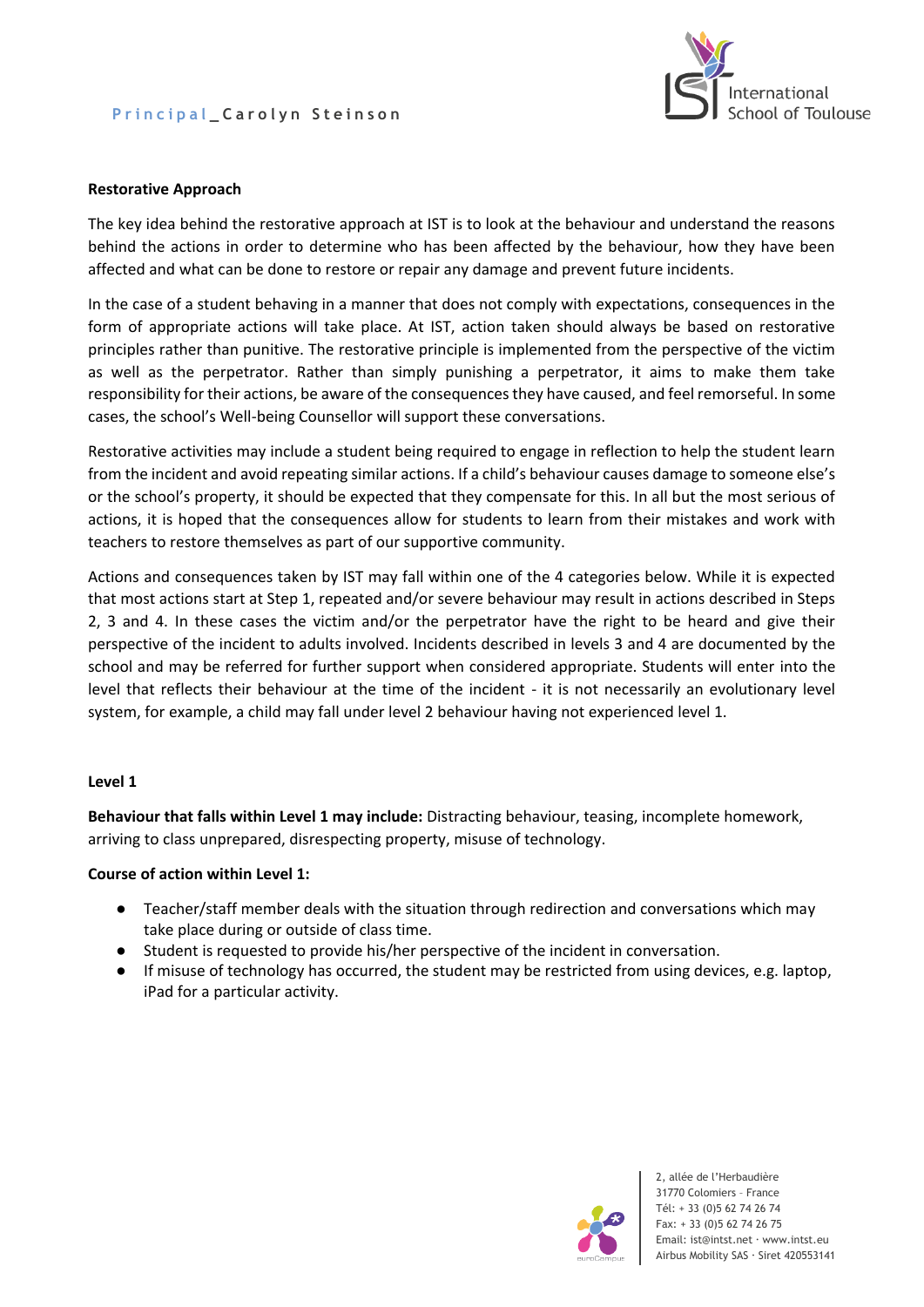## **P r i n c i p a l \_ C a r o l y n S t e i n s o n**



#### **Level 2**

**Behaviour that falls within Level 2 may include:** Repeated and more significant Step 1 behaviours.

#### **Course of action within Level 2:**

- Teacher/staff member may choose to refer the incident to the Head of Primary.
- Student is requested to provide his/her perspective of the incident in conversation.
- Parents are informed about the incident.
- Head of Primary is informed for information.
- If considered beneficial, the student may be placed on a behavioural plan.
- If misuse of technology has occurred, the student will be restricted from using devices, e.g. laptop, iPad over the duration of one week at the teacher's discretion - type of misuse, age of child and nature of ongoing activities will determine severity of action. See Digital Citizenship Policy.

#### **Level 3**

**Behaviour that falls within Level 3 may include:** Aggressive behaviour, actions which negatively affect the learning of others, repeated and more significant Step 2 actions.

#### **Course of action within Level 3:**

- Incident is referred to the Head of Primary and documented.
- Student is requested to provide his/her perspective of the incident in conversation as well as in writing. The written statement needs to include details of events, be signed and dated.
- Parents are informed, provided with a copy of their child's statement and invited to school to discuss the incident.
- If considered beneficial, the student may be placed on a behavioural plan.
- If the student is having a negative effect on the learning environment and/or distracting others from learning, the student may be temporarily withdrawn from classes and provided with an alternative learning environment at school.
- If misuse of technology has occurred, the student will be banned from using devices at the Head of Primary's discretion, e.g. laptop, iPad for one week. The type of misuse, age of child and nature of ongoing activities will determine severity of action.

#### **Level 4**

**Behaviour that falls within level 4 may include:** Serious acts of bullying, harassment or aggressive behaviour, theft or vandalism, use or possession of tobacco/alcohol/other drugs on the school premises or at a school sponsored event or trip, persistent truancy, any act which may bring the school into disrepute, gross cultural insensitivity, serious breaches of school policies, repeated Step 3 behaviour.

#### **Course of action within level 4:**

- Incident is referred to the Head of Primary and documented.
- Student is requested to provide his/her perspective of the incident in conversation as well as in writing. The written statement needs to include details of events, be signed and dated.

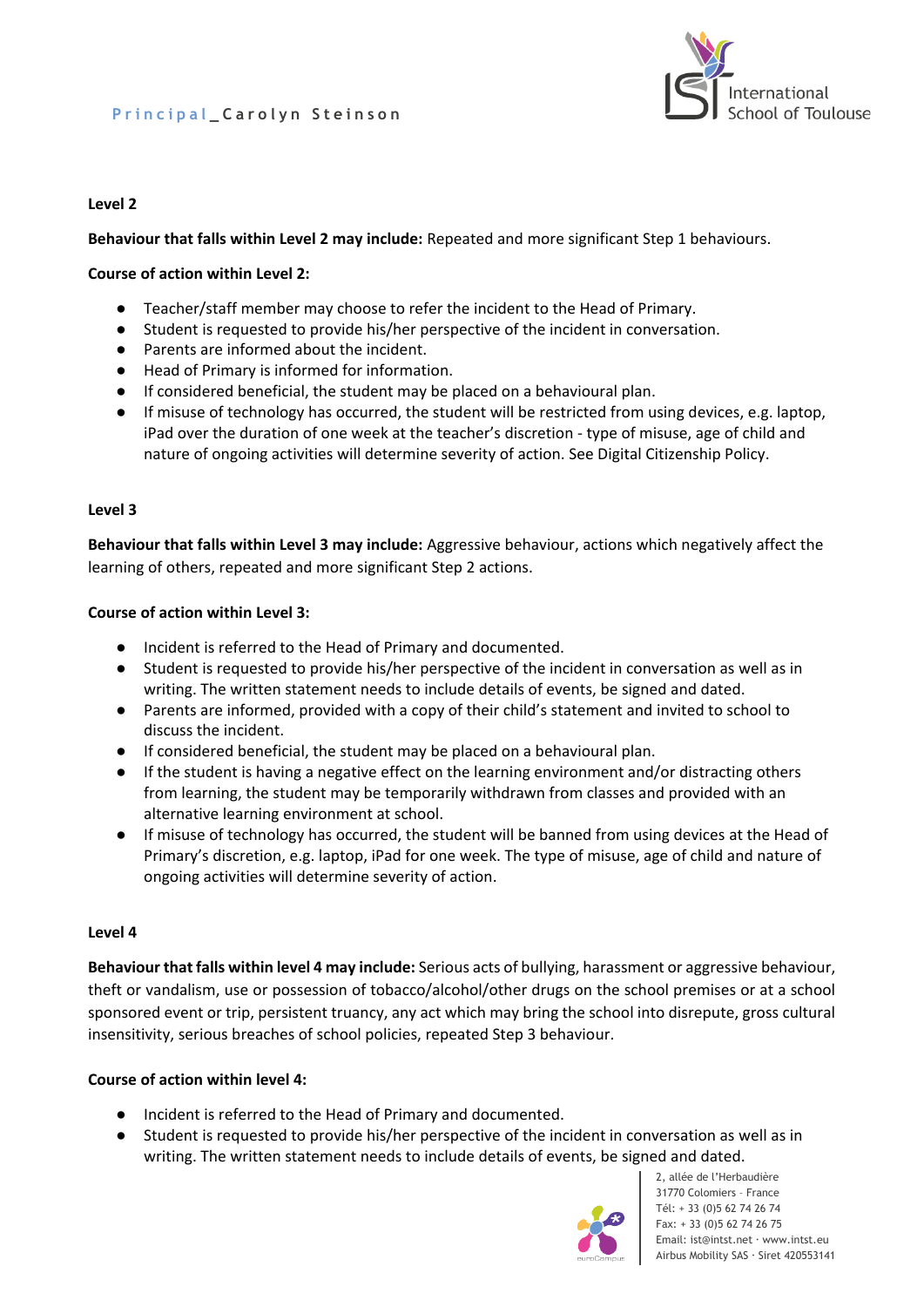## **P r i n c i p a l \_ C a r o l y n S t e i n s o n**



- Parents are informed, provided with a copy of their child's statement and invited to school to discuss the incident.
- If considered beneficial, the student may be placed on a behavioural plan.
- If the student is having a negative effect on the learning environment and/or distracting others from learning, the student may be temporarily withdrawn from classes and provided with an alternative learning environment at school.
- If misuse of technology has occurred, the student will be banned from using devices at the Head of Primary's discretion, e.g. laptop, iPad for one week. The type of misuse, age of child and nature of ongoing activities will determine severity of action.

The most serious level 4 behaviours of concern may result in suspension or expulsion. In those cases, the following course of action will be added to those described in level 4:

- Parents may be asked to take their child home until further investigations and a final decision are made regarding the consequences of the behaviour.
- Parents will be invited for a conversation with the school. This meeting is an opportunity for parents to offer their perspective on the incident. The student may request for a particular teacher advocate to be present.
- The school team meets to reach a final decision on the consequence which will be communicated to the relevant parties as soon as possible.
- Parents have the right to appeal an expulsion decision to the School Board.

## **DEFINITIONS**

The defining feature of **bullying and harassment** is that the behaviour is offensive to and clearly unwanted by the recipient. It involves recurring actions, comments or physical behaviours that are unwelcome, regarded as objectionable and cause offence. Bullying is further described as the perception of an imbalance of social, physical or other power.

**Bullying and harassment** may take, but are not limited to, one or many of the following forms: social, material, psychological, physical, sexual, online, verbal and written. This may be about a person's race, religion, colour, ethnic origin, nationality, social background, age, gender, sexual orientation, disability, or any other factor.

**Victim** is the person harmed or injured as a result of an action or event.

**Perpetrator** is the person who carries out a harmful act.

**Vandalism** is defined as an action involving deliberate destruction of or damage to property.

**Truancy** is the action of staying away from school without good reason.

**School Team** The school team can and may include the Principal, Head of Primary, PYP Coordinator, Wellbeing Counsellor, Student Support Coordinator, HR Teacher, Specialist teacher, Teaching Assistant.

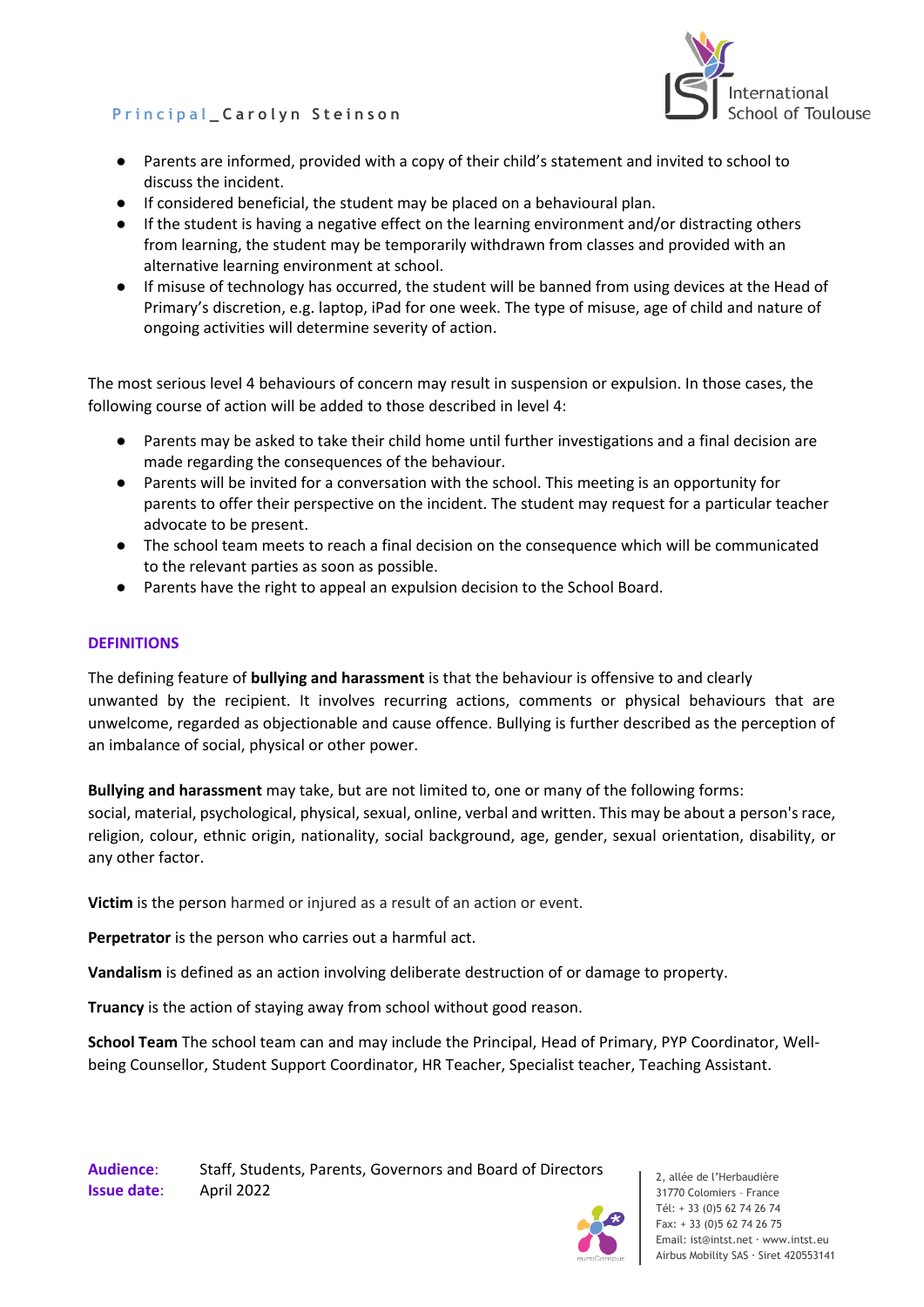

## **Behaviour and Conduct Policy (Secondary)**

This document seeks to set out the terms and state the various procedures, provision and responsibilities relating to behaviour and conduct within the Secondary School of the IST. In line with the School's mission statement, the Secondary section of the IST aims to ensure that we create a "friendly, safe and supportive environment for our students". Further to this we state that we "will enable our students to flourish as open-minded, confident and independent young people with a lifelong desire to learn and the will to have a positive impact on the world around them." The Secondary section of the IST believes that to do this we must promote a well-ordered environment where students accept and respect the rules because they understand why they exist and trust that they will be applied fairly.

At the IST we are proud of our IST learner profile and these learner profile attributes, combined with our mission statement, should be the guiding principles for all our community in all our actions and our conduct.

The following comprises a series of statements or documents that can be found on the IST website, in the Student Planner or in the parent and student handbook. Combined these statements or documents set out the basic rules and guidelines allowing us to create the well-ordered, safe and welcoming environment that will allow out students to flourish.

#### **IST learner profile attributes**

As learners we strive to be:

#### **Inquirers**

We nurture our curiosity, developing skills for inquiry and research. We know how to learn independently and with others. We learn with enthusiasm and sustain our love of learning throughout life.

#### **Knowledgeable**

We develop and use conceptual understanding, exploring knowledge across a range of disciplines. We engage with issues and ideas that have local and global significance.

#### **Thinkers**

We use critical and creative thinking skills to analyse and take responsible action on complex problems. We exercise initiative in making reasoned, ethical decisions.

#### **Communicators**

We express ourselves confidently and creatively in more than one language and in many ways. We collaborate effectively, listening carefully to the perspectives of other individuals and groups.

#### **Principled**

We act with integrity and honesty, with a strong sense of fairness and justice, and with respect for the dignity and rights of people everywhere. We take responsibility for our actions and their consequences.

#### **Open-minded**

We critically appreciate our own cultures and personal histories, as well as the values and traditions of others. We seek and evaluate a range of points of view, and we are willing to grow from the experience.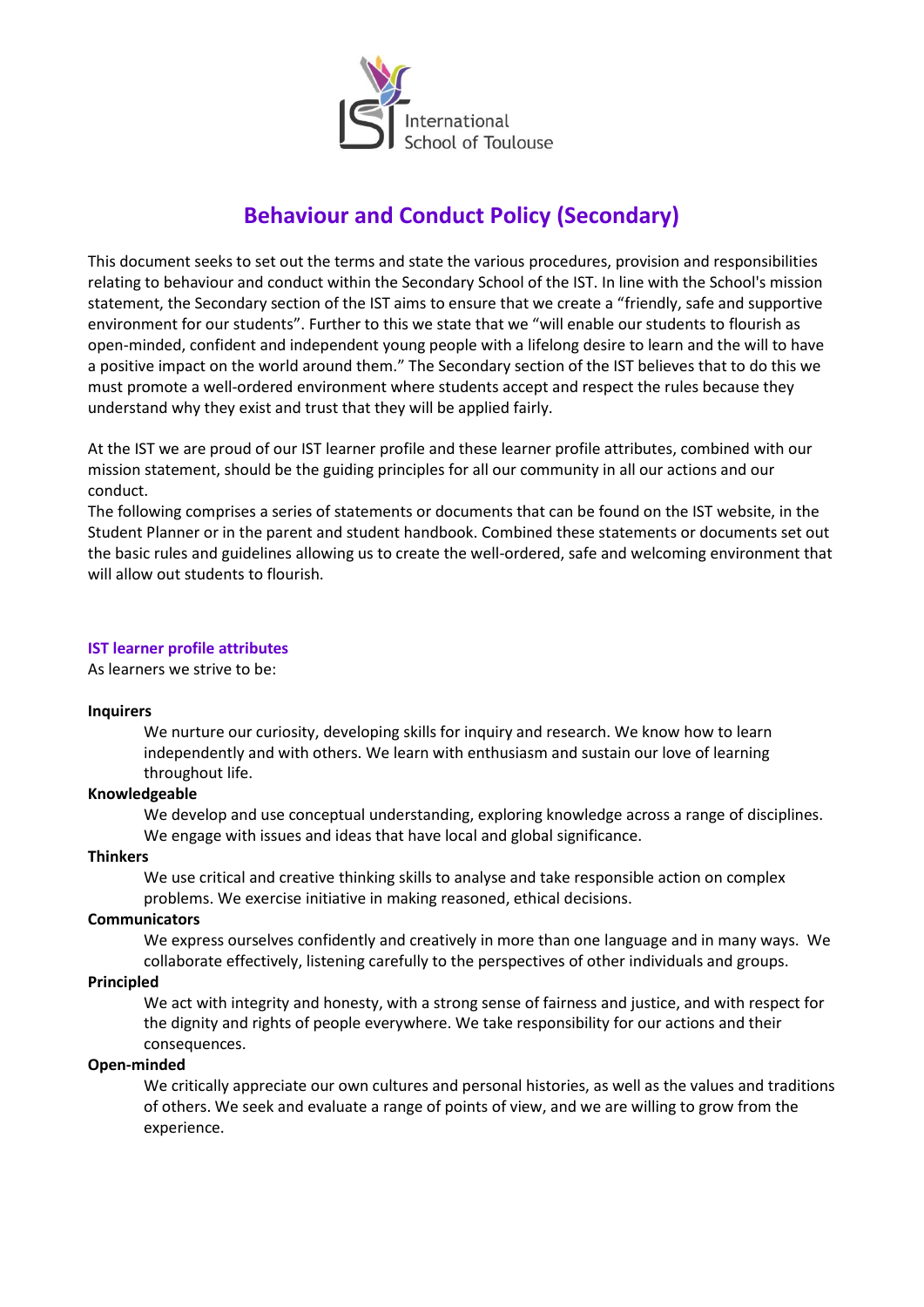

#### **Caring**

We show empathy, compassion and respect. We have a commitment to service, and we act to make a positive difference in the lives of others and in the world around us.

#### **Risk-takers**

We approach uncertainty with forethought and determination; we work independently and cooperatively to explore new ideas and innovative strategies. We are resourceful and resilient in the face of challenges and change.

#### **Balanced**

We understand the importance of balancing different aspects of our lives—intellectual, physical, and emotional—to achieve well-being for ourselves and others. We recognize our interdependence with other people and with the world in which we live.

#### **Reflective**

We thoughtfully consider the world and our own ideas and experience. We work to understand our strengths and weaknesses in order to support our learning and personal development.

#### **Creative**

We are open to the opinions and ideas of others and are not afraid to put forward our own. We make inventive connections between diverse sources with a keen desire to understand, use and build on the ideas we encounter. When faced with unexpected or challenging problems we use our imagination, intuition and reason to question further and think deeper, pushing ourselves to reach new conclusions or solutions.

#### **Resilient**

We value perseverance and self-motivation. We are mindful and recognise the need for selfknowledge and self-awareness to help us face emotional, intellectual and physical challenges. We know that to succeed we may first have to overcome difficulty or even failure. This awareness is a positive source of motivation for us and we are eager to learn from our mistakes thereby improving our understanding, and furthering our skills and our knowledge.

#### **Rewarding positive behaviour**

At IST we believe in rewarding students for their good work and effort; this can be related to classwork, homework or a student's conduct outside of lessons. We do this in a number of ways. Immediate praise from a teacher is the first way. In addition to this students can receive merits from teachers. A record of these merits is kept in the Student Planner and can be accumulated in order to achieve Bronze, Silver, Gold and Platinum Certificates. Commendations are also given when students do something exceptionally well. This may be to do with actions outside the classroom such as helping out at an event or an achievement in extra-curricular activities. We demonstrate the importance of these awards at special assemblies where students are presented with their certificates. In grades 9 & 10 we target IST Leaner Profile attributes in particular through our 'Legend' awards system that seeks to identify where and when students have demonstrated any of these attributes. The highest 'Legend' awards achievers are given lunch passes and the absolute best are invited to meet with the Head of Secondary and the Principal.

#### **Code of Conduct**

The purpose of the Code of Conduct is to help us create a safe, positive and friendly environment that allows students to work without interference or distraction. The Code is based on Respect and Responsibility: we respect others and expect to be respected in return. We are responsible for our own behaviour and its consequences.

The following are the basic rules to ensure a safe, clean working environment and the sanctions that will follow a breach of the rules. These lists are not exhaustive and the school reserves its right to decide what is appropriate in any given circumstance.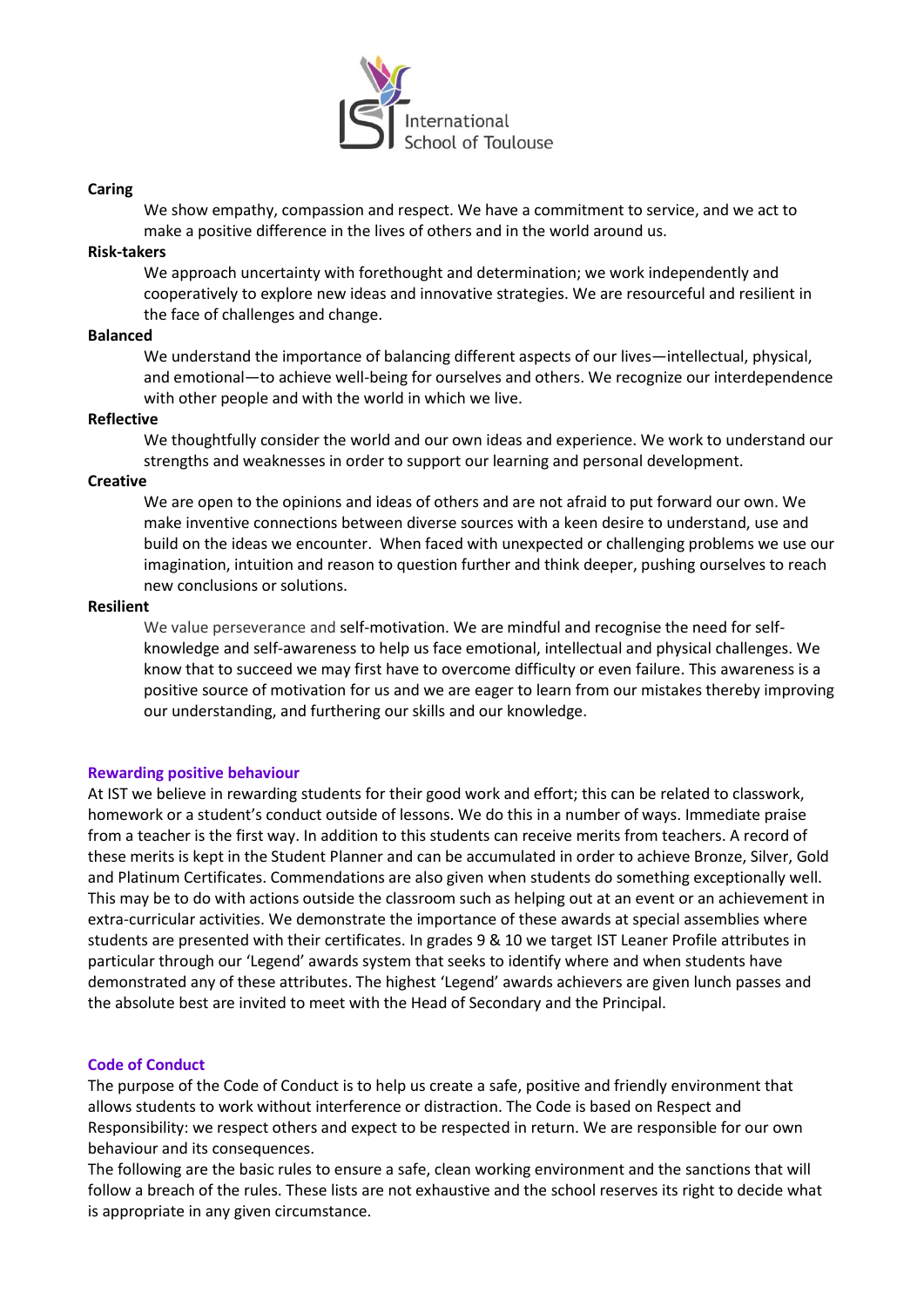

Classroom Infringements may include:

- Arriving late to school or class
- Being unprepared for lessons no pens, pencils and other necessary items
- Not meeting homework deadlines
- Not doing homework
- Distracting other students
- Not making a reasonable effort to complete class work
- Misuse of laptops (see Laptop Guidelines)
- Inappropriate language
- Drinking, eating, chewing etc. in class
- Inappropriate dress, jewellery (PE kit not included in this category)

Minor infringements will be dealt with by the class teacher, using sanctions if necessary. Sanctions could include:

- Reprimanding the student on the spot
- Speaking to the student after lesson, during Break or Lunch Break
- Setting a punishment such as tidying the room, extra work, letter of apology etc.
- Personal detention
- Recording incident in Planner
- Contacting parents

Any student who is disrespectful to, or challenges the authority of, any member of staff enforcing these rules will be put in School Detention on the first occasion and excluded on the second.

Serious Infringements (examples of misbehaviour marked with an \* could lead to exclusion)

- Deliberate repetition of minor infringements
- Refusal to comply with requirements or sanctions resulting from minor infringements
- Refusal to work
- Preventing other students from working
- Serious misuse of laptop technology\* (see ICT Guidelines)
- Smoking/consumption of alcohol, any illegal substance or drugs\*
- Vandalism\*
- Possession of anything that may pose a danger, for example knives, and real or imitation weapons\*
- Threatening or abusive language or behaviour\*
- Violent behaviour\*
- Bullying\*
- Gross insolence towards members of staff or visitors to IST\*
- Theft\*

Depending on the seriousness of the incident, a student may be:

- Severely reprimanded
- Issued with a punishment such as extra work, community service etc.
- Referred to the Form Tutor to discuss behaviour
- Sent to the Grade Coordinator
- Sent to the Head of Secondary or Principal
- Placed in a personal detention during Break or Lunch Break
- Placed on Academic or Behaviour Report
- Placed in School Detention from 12.30 15.00 on Wednesday
- Internally excluded from lessons for a period of time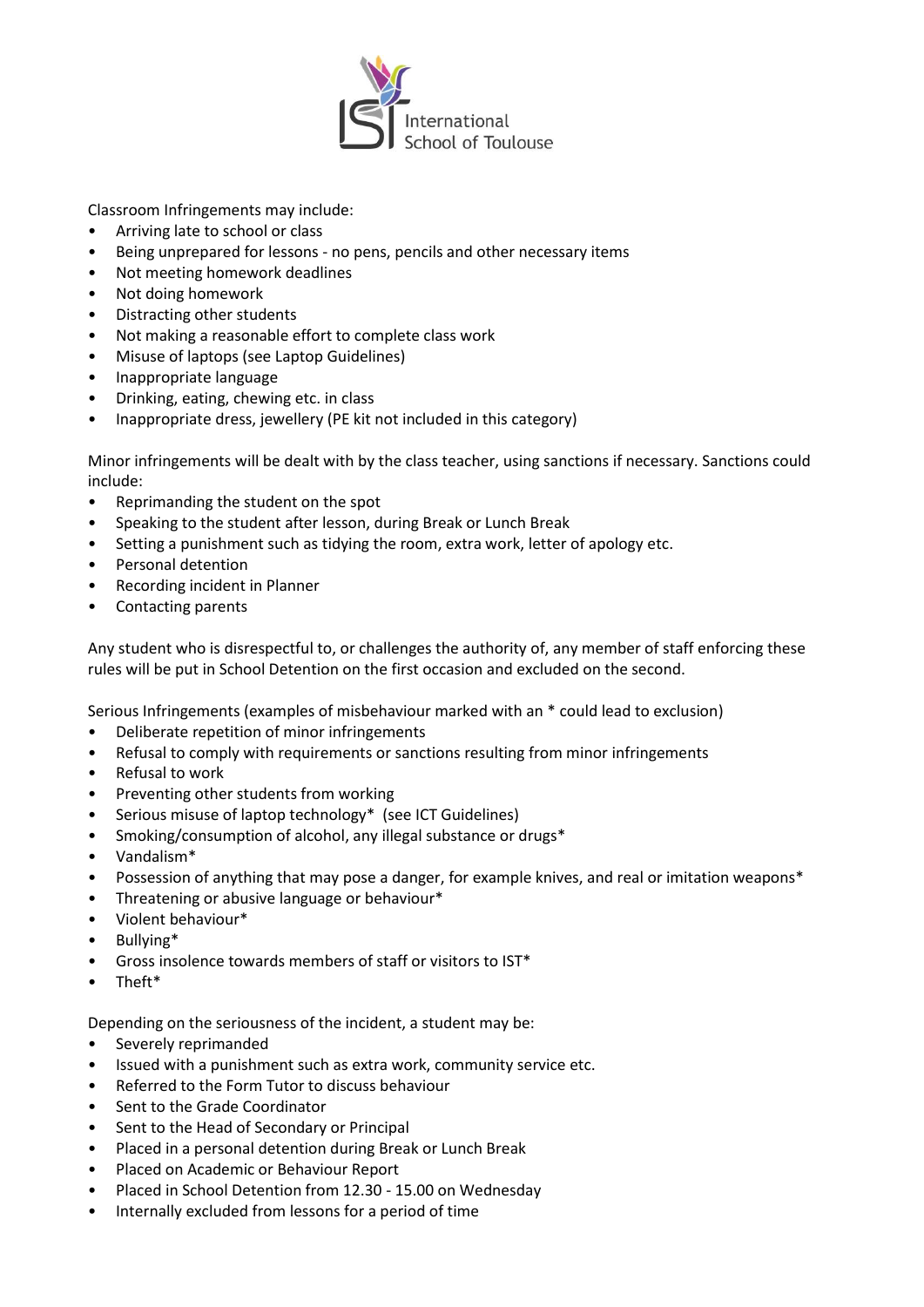

- Suspended from School for a number of days
- Permanently excluded from School

Parents will be informed of serious incidents of misbehaviour.

Infringements during Break and Lunch Time in the Corridor would include:

- Running
- Rough play (e.g. tripping, pushing, mock fighting, throwing water)
- Ball games
- Shouting
- Bad language
- Eating
- Drinking canned or other drinks. Drinking water is allowed.
- Unsupervised or unauthorised access to classrooms, including the Music block
- Entry to changing rooms via the corridor in outdoor football boots or trainers
- Use of the corridor for unofficial breaks
- Loitering in corridors between lessons

Any student eating or drinking in the corridor will be asked to go outside and will be reported to the Grade Coordinator. Repeated offences will be dealt with as follows:

- 2nd offence School Detention 1 hour
- 3rd offence School Detention 2 hours
- 4th offence Parents called for interview

Infringements in the Canteen and Playground would include:

- Unruly behaviour when eating
- Dropping litter
- Wasting water
- Playing ball games on the tarmac area of the playground
- Leaving the premises without permission
- Unruly or violent behaviour, endangering other playground users
- Lack of respect for playground facilities
- Failure to comply with whatever rules are put in place to ensure safety and fair access to space and equipment.

Deliberate or careless damage to the environment (litter, plastic cups, muddy shoes etc.) will lead to a cleaning detention at lunchtime or after school.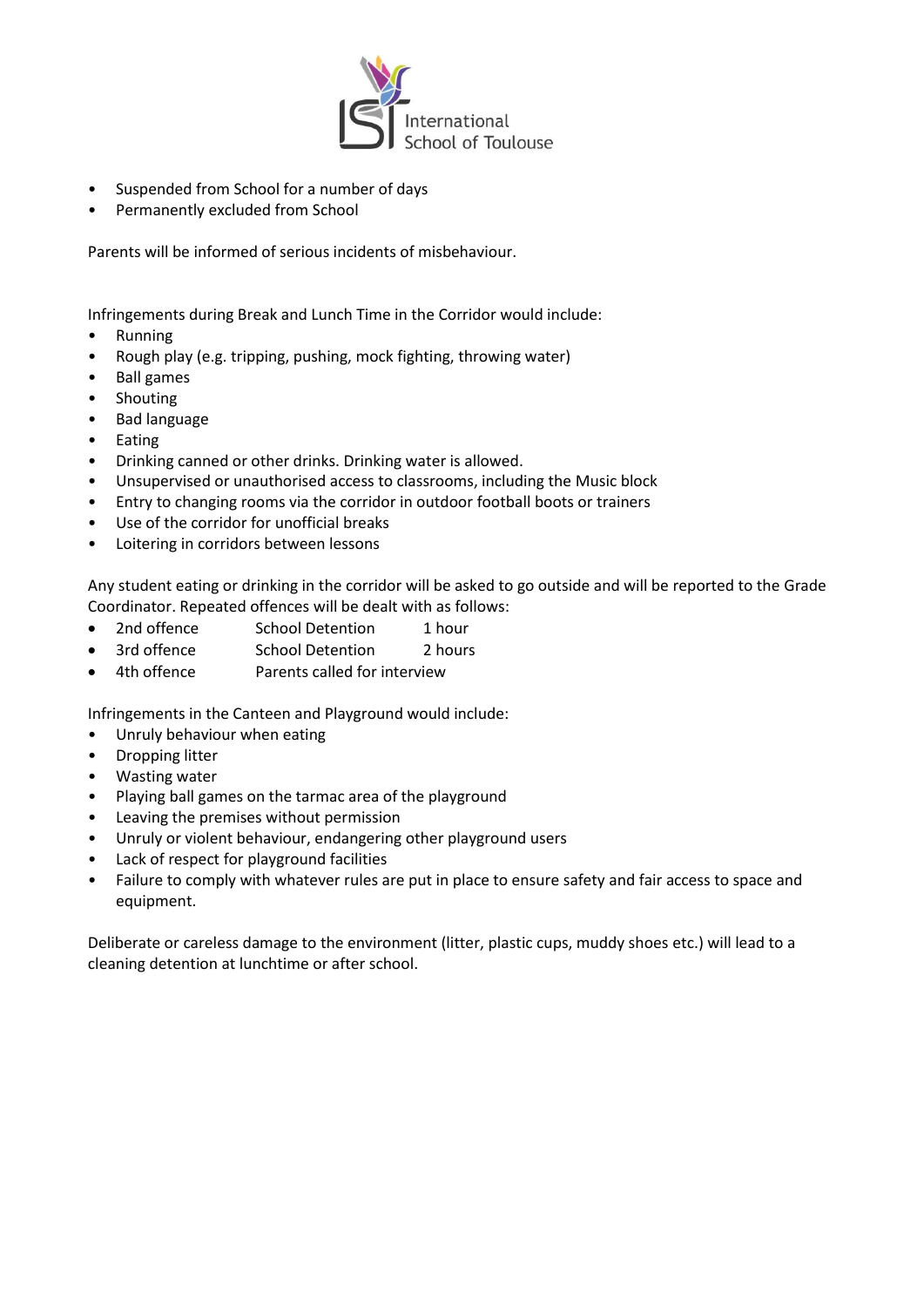

## **Secondary School Dress and Appearance Code**

## **Rationale**

- Students at IST are ambassadors of the School.
- Students realise that it is a privilege to attend the School and they try their best to contribute to the positive image that the School wishes to present to the world.
- Students realise that School is a place for learning and that displays of fashion are secondary.
- Older students provide positive role models for the younger students in the way that they dress and respect the school rules. It should be remembered that children of Primary School age share our site with us.
- Parents and students are aware that the dress code is designed to adhere to the rules of health and safety.
- We believe that adhering to a dress code helps prepare students for the world of work and is good training in self-discipline.
- In all cases the final decision regarding what is appropriate and what is not appropriate rests with the School.
- As a general rule for parents and students, check dress every morning. If in doubt please change it.

#### **Dress**

- Clothing should be smart and clean. Clothing items should not have offensive or inappropriate logos or messages on them (for example, a T-shirt advertising an alcoholic drink is not appropriate in school).
- Clothing should cover the body appropriately (for example, very low cut tops or ones that have midriffs exposed are not appropriate).
- Dresses and skirts must be of a reasonable length to ensure that underwear is not on show.
- Trousers, jeans or shorts should be smart and clean.
- If open-toed shoes are worn to school then students must bring a change of shoes to cover their feet for Science and D&T lessons.
- Students must be dressed appropriately for sport. Failure to have appropriate clothes to change into for sport will result in sanctions in the same way as any other subject where students fail to bring the correct materials.

#### **Jewellery and Accessories**

- Discrete earrings or studs in the ear lobe may be worn. Large earrings may not be worn for health and safety reasons.
- No other facial or body piercing is allowed.
- Students are allowed to wear a wristwatch if they wish. Such items as necklaces and bracelets if worn must be discreet. No valuable jewellery should be worn at school.
- Any possessions brought to school are entirely the responsibility of the student concerned.

#### **Appearance**

- Only discrete makeup and nail varnish are allowed.
- Hair should be clean and tidy.
- If students choose to dye their hair it should be of a natural colour/shade.
- No outlandish hairstyles will be permitted.

## **Procedures**

The rules of any dress code must be applicable and the sanctions for breaking the Code understood and applied.

• We respectfully ask parents to support the school in ensuring that their children are dressed properly for school each morning.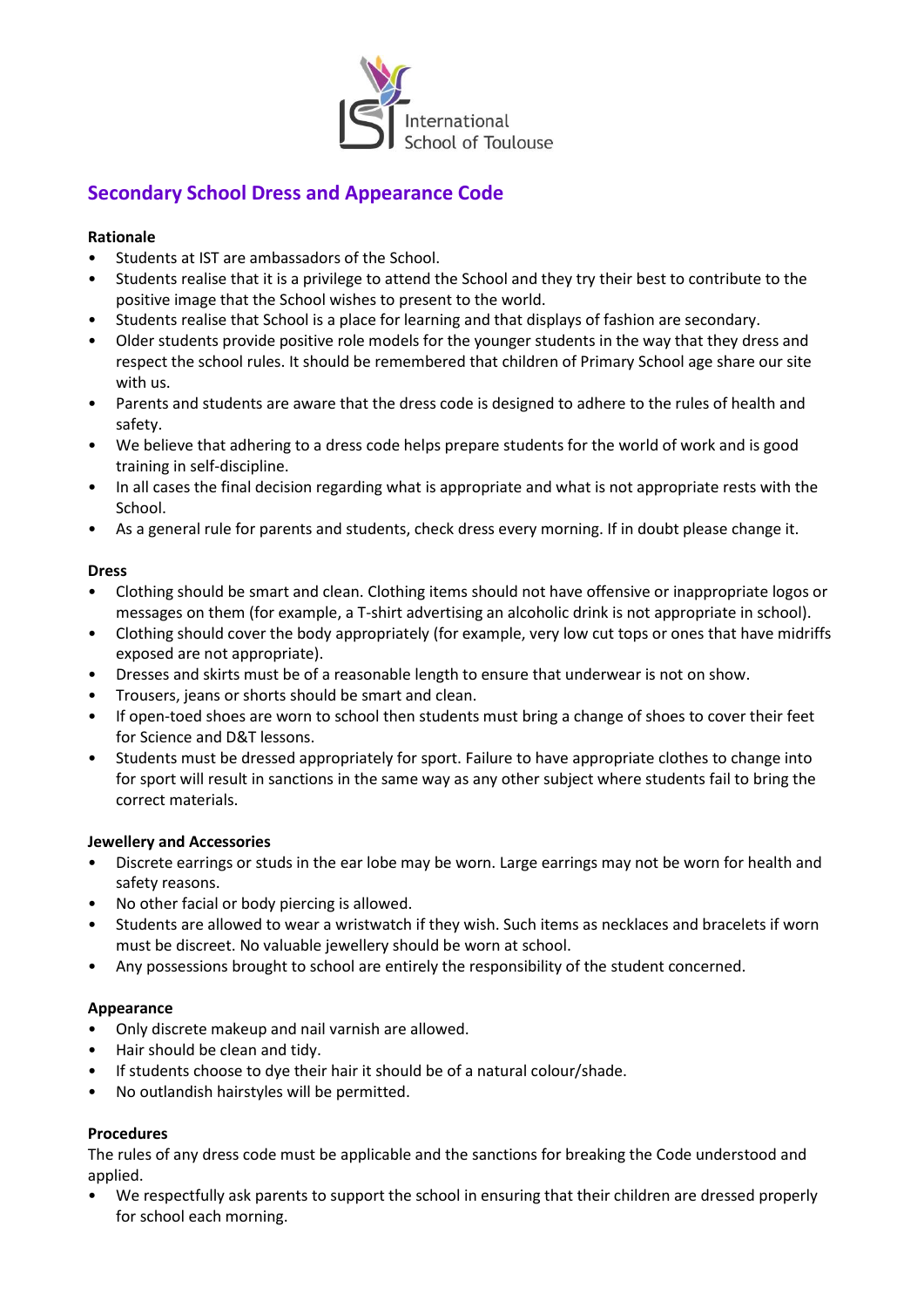

- If a student comes to school dressed inappropriately they will be reminded of the Dress Code and asked to ensure they are dressed appropriately the following day. On the day they will also be required to arrange their dress (for example, they may be requested to take out earrings or change a T-shirt).
- In the case of a student who repeatedly ignores the Dress Code the student's tutor will discuss the problem with the student. If necessary the appropriate Grade Coordinator may contact parents to resolve the matter.

#### **Personal Possessions and Mobile Devices in the Secondary School**

Any personal possessions brought to school are entirely the responsibility of the student concerned. The School does not require students to have any specific mobile device other than the laptop computer that we provide for Secondary students. However, IST recognises that a growing number of our students do possess their own mobile devices. The School also recognises that mobile technologies provide exciting and expanding possibilities for teaching and learning within the school. We therefore fully support teachers wishing to explore the potential of such tools with their students in an educational context. If an individual student has a mobile device they may, at the discretion of the teacher, be permitted to use the device in lessons.

The following are a list of guidelines for the use of mobile devices in School:

- Students bring mobile devices into school at their own risk.
- Mobile devices should always be set to silent mode.
- Mobile devices should only be used in lessons with the express permission and under the guidance of the teacher.
- Students should not take photos, videos or sound-recordings of others without the express permission of a teacher and the individual concerned.
- Any accessing of inappropriate material through mobile devices is strictly forbidden.
- Mobile devices may not be used outside of lessons.
- If a student needs to contact home during the school day they should do so through reception and with the permission of their grade coordinator.
- If parents need to contact their children during the school day they should do so through reception.

Parents and Students should also note that:

- No mobile devices should ever be taken into an examination.
- Misuse of mobile devices in School will result in a member of staff confiscating the device (a confiscated device will be held at Reception by the security guard until the end of the day). Repeated misuse of mobile devices will be dealt with by the appropriate Tutor or Grade Coordinator.
- The privilege of being allowed a mobile device in school may be withdrawn permanently in case of misuse.
- Serious misuse of mobile devices may result in stronger sanctions, this includes the possibility of permanent exclusion.
- It is the responsibility of parents to ensure that appropriate parental control systems are in place on any mobile device.